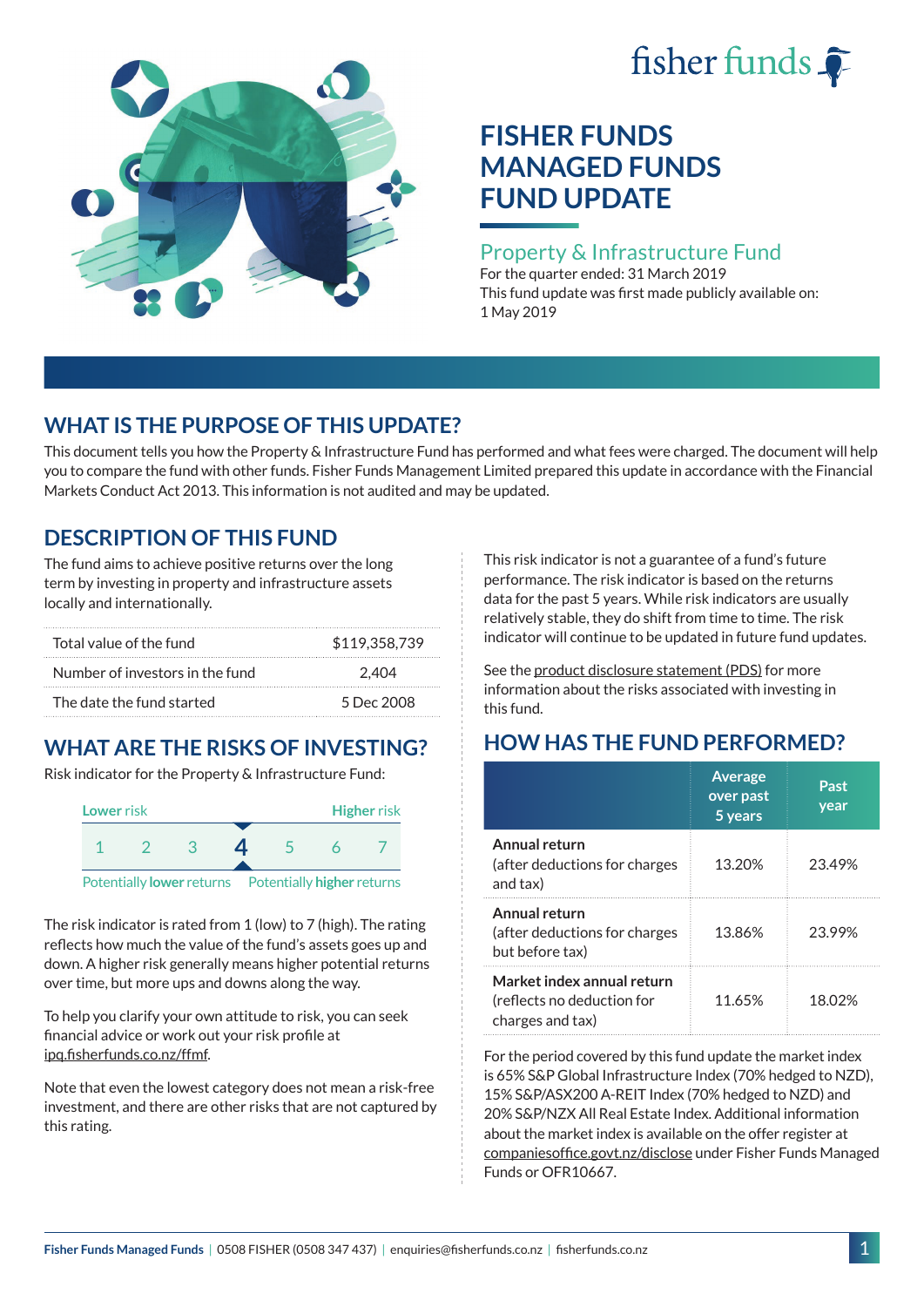## **ANNUAL RETURN GRAPH**



This shows the return after fund charges and tax for each of the last 10 years ending 31 March. The last bar shows the average annual return for the last 10 years, up to 31 March 2019.

**Important:** This does not tell you how the fund will perform in the future.

Returns in this update are after tax at the highest prescribed investor rate (PIR) of tax for an individual New Zealand resident. Your tax may be lower. The market index return<sup>2</sup> reflects no deduction for charges and tax.

#### **WHAT FEES ARE INVESTORS CHARGED?**

Investors in the Property & Infrastructure Fund are charged fund charges that include GST. In the year to 31 March 2018 these were:

|                                                       | % of net asset value |
|-------------------------------------------------------|----------------------|
| <b>Total fund charges</b>                             | 2.50%                |
| Which are made up of:                                 |                      |
| <b>Total management and</b><br>administration charges | 2.50%                |
| Inding:                                               |                      |
| Manager's basic fee                                   | 1 2 7 %              |
| Other management and<br>administration charges        | 0.30%                |
| Total performance-based fees <sup>1</sup>             | () 93%               |

Small differences in fees and charges can have a big impact on your investment over the long term.

### **EXAMPLE OF HOW THIS APPLIES TO AN INVESTOR**

Katie had \$10,000 in the fund at the start of the year and did not make any further contributions. At the end of the year, Katie received a return after fund charges were deducted of \$2,349 (that is 23.49% of her initial \$10,000). Katie did not pay other charges. This gives Katie a total return after tax of \$2,349 for the year.

# **WHAT DOES THE FUND INVEST IN?**

#### **Actual investment mix**

This shows the types of assets that the fund invests in.



#### **Target investment mix**

This shows the mix of assets that the fund generally intends to invest in.